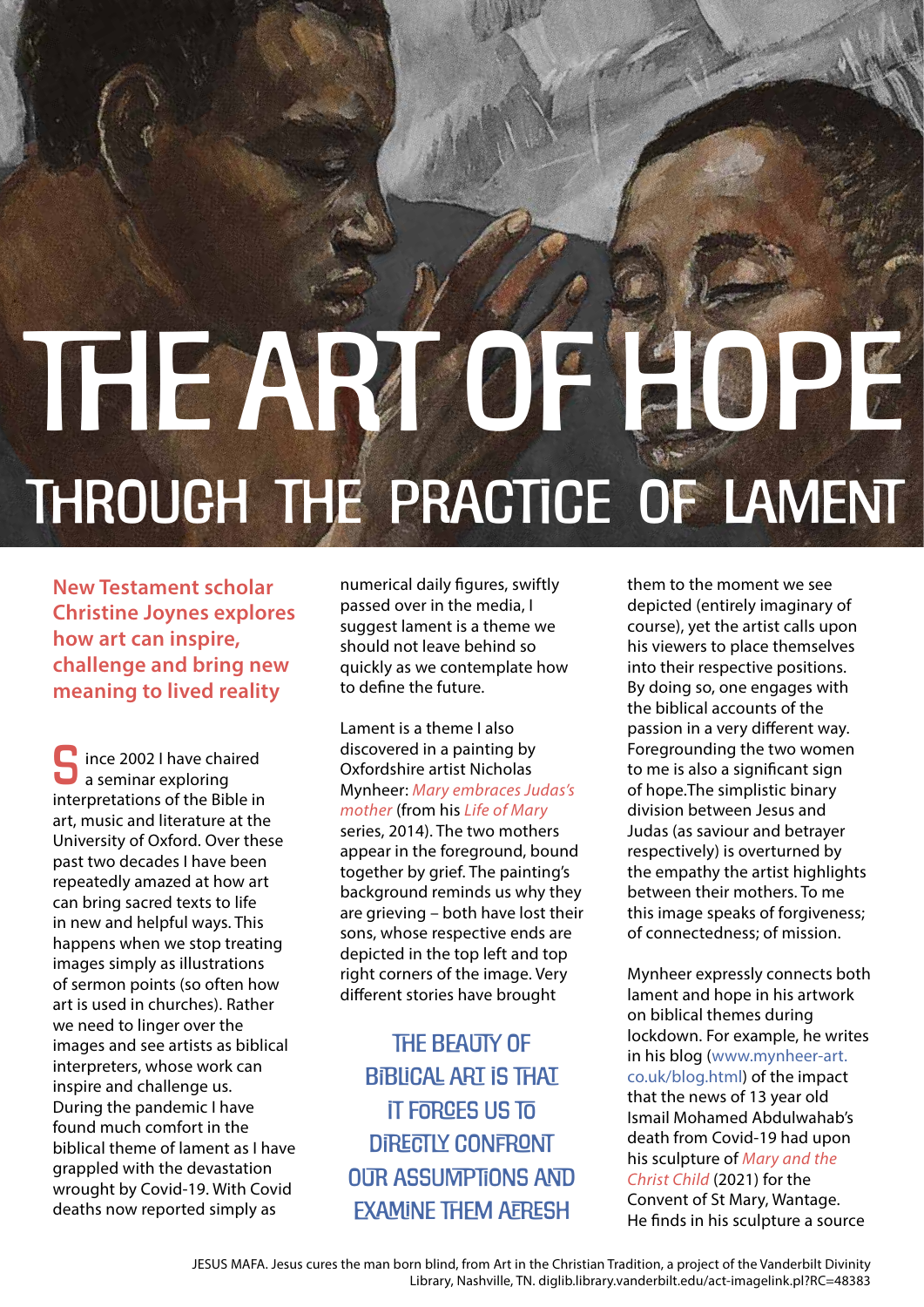of hope as he discovers that the image of Mary as protective mother offers assurance that no child is alone and outside of God's protective embrace. Here we find a two-way interaction between life and sacred story, as present experience impacts on the artist's engagement with the Bible, and his meditation upon the Bible in turn brings new meaning to lived reality.

perspective – from the position of a parent who has lost a child; or through the lens of Mary's parental responsibilities. This does not require me to be a parent; but it does require me to empathise and engage with positions other than my own. We are invited to stand in another person's shoes and ask ourselves how the world might look from a different angle, de-centering ourselves.



My brief in writing this article was to discuss how, as we emerge from a global pandemic, art might offer hope, and I have chosen to interweave this theme with the importance of lament. During the pandemic another cause for lament came to the fore, namely the killing of George Floyd in May 2020. The details of this horrifying murder of a black man by a white police officer in Minneapolis quickly led to protest across the globe about

police brutality towards black communities, with strong support expressed for the Black Lives Matter movement. As church communities considered how to respond, St Alban's Cathedral took decisive action by using art. The cathedral chose to loan and put on display Lorna May Wadsworth's *A Last Supper* (2009), originally commissioned

by St George's Church, Nailsworth. The 12-foot-long oil on aluminium painting is a reworking of Leonardo da Vinci's *Last Supper* (1495-8), but instead depicts Jesus as a black Jamaican figure. The painting challenges traditional depictions of Jesus as a white, European man and thereby tackles the viewer's assumptions and unconscious bias.

## ART CAN HiGHLIGHT THE ISSUE OF RACIAL *INJUSTICE MUCH MORE* directly than other **MEDIA**

The artist clearly seeks to address the issue of the lack of inclusivity by the church and to challenge the dominance of paintings depicting a white Jesus (www.lornamaywadsworth.com). In my view, art can highlight the issue of racial injustice much more directly than other media. (Names on undergraduate reading lists are far more obscure and can easily mask the absence of a diverse range of voices). Visual representation forces the artist to make clear choices which influence the viewer's response. We should note at this point that Lorna May Wadsworth is a white, female portrait painter. She has chosen to use her art to address the issue of



A Last Supper (2009) by Lorna May Wadsworth Mary Embraces Judas' Mother, by Nicholas Mynheer